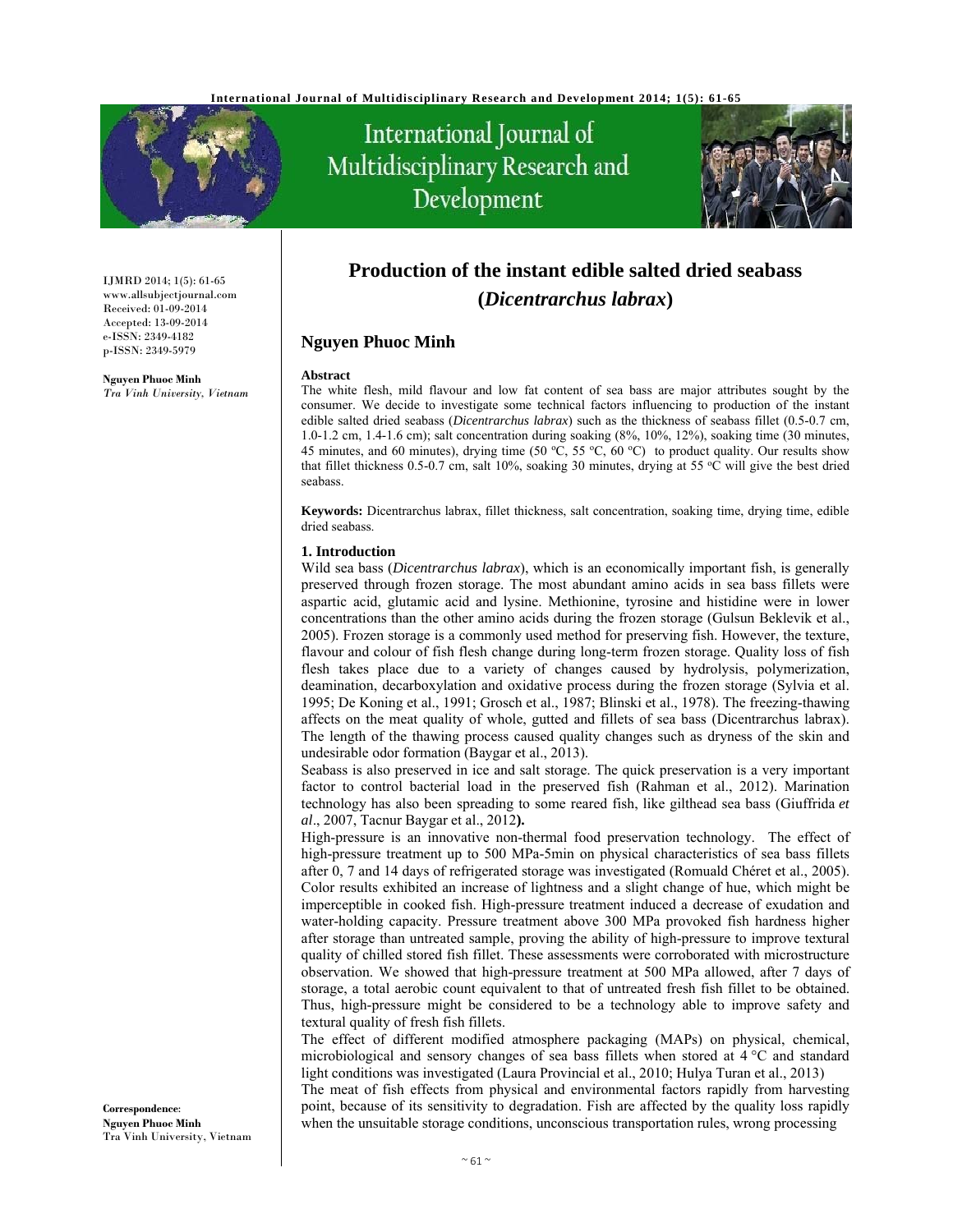methods and insufficient cold chain implementations are used. These quality losses occur more especially at the restaurants and the households.The fish that launched and bought are put up for sale as whole fish, gutted or filleted. The fish that bought in these ways, if they are not consumed immediately are kept in a refrigerator (+4˚C) and forgotten. The wrong treatments and storage conditions which applied at the households cause spoilage in a short time (Yunus Alparslan et al, 2012).

The processing technologies which had developed for this aim show diversity and the aim of these technologies to maintain the existing quality as much as possible and to protect consuming of the fish for a long time. Purpose of our research is to investigate different factors influencing to the edible salted dried seabass fillet.

# **2. Material & Method**

## **2.1 Material**

Fresh Seabass (*Dicentrarchus labrax*) material is bought in Tra Vinh, Soc Trang, Vinh Long and Bac Lieu province, Vietnam. It is then filleted to remove bone and fat. The edible part is used for experiments.



**Fig 1:** Seabass fillet

# **2.2 Research method**

#### **2.2.1 Effect of fillet thickness**

Experiment is randomly arranged with 1 factor and two replications. Factor A: fillet thickness (A1: 0.5-0.7 cm; A2: 1.0-1.2 cm; A3: 1, 4-1, 6 cm). Checking parameters include

#### **3.2 Effect of fillet thickness to moisture reduction during drying**

moisture content and sensory (aroma, color, structure) of dried seabass fillet.

#### **2.2.2 Effect of salt concentration and soaking time to product quality**

Experiment is randomly arranged with 2 factors and two replications. Factor B: salt concentration (B1: 8%, B2: 10%, B3: 12%). Factor C: soaking time (C1: 30 minutes, C2: 45 minutes, C3: 60 minutes). Checking parameters include salt concentration and sensory (taste and structure) in dried product.

#### **2.2.3 Effect of drying temperature to drying time and product quality**

Experiment is randomly arranged with 1 factor and two replications. Factor D: drying temperature (D1: 50 °C, D2: 55 °C, D3: 60 °C). Checking parameters include moisture content, sensory (aroma, color, structure).

#### **2.2.4 Recovery efficiency**

Recovery efficiency is based on the determination of the initial raw material weight compared to the finished product weight at 14-15% moisture.

#### **2.3 Statistical analysis**

All data are processed by ANOVA (Startgraphics) to check the significant difference via LSD.

# **3. Result & Discussion**

# **3.1 Basic composition in seabass**

**Table 1:** Composition in farm raised seabass

| Composition, w/w | Percentage |
|------------------|------------|
| Moisture         | 76.72      |
| Protein          | 3.39       |
| Lipid            | 4.81       |
| Ash              | 1 23       |

From table 1, we can see the lipid content in seabass fillet is quite high so it's necessary to pay attention to drying regime to avoid oxidation.

| Drying time, hours |          |       |       |       |       |       |       |       |
|--------------------|----------|-------|-------|-------|-------|-------|-------|-------|
| Thickness, cm      | $\bf{0}$ |       |       |       | 8     | 10    | 12    | 14    |
| $0.5 - 0.7$        | 76.72    | 63.08 |       | 37.56 | 27.05 | 20.04 | 14.97 | 12.92 |
| $10 - 12$          | 76.72    | 66.15 | 56.40 | 43.75 | 34.25 | 25.85 | 24.06 | 22.77 |
| $4 - 16$           | 76.72    | 68.29 | 60.64 | 50.30 | 42.87 | 37.35 | 34.93 |       |

**Table 2:** Moisture reduction during drying by different fillet thickness

Moisture (%) 90 80  $70$ 60 0.5-0.7 cm 50  $10-12cm$  $40$  $14-16cm$  $30$ 20  $10$  $\Omega$ 0  $\overline{\mathbf{c}}$  $\overline{4}$ 6  $10$ 8  $12$ Drying time (hour)

**Fig 2:** Moisture reduction during the drying time by fillet thickness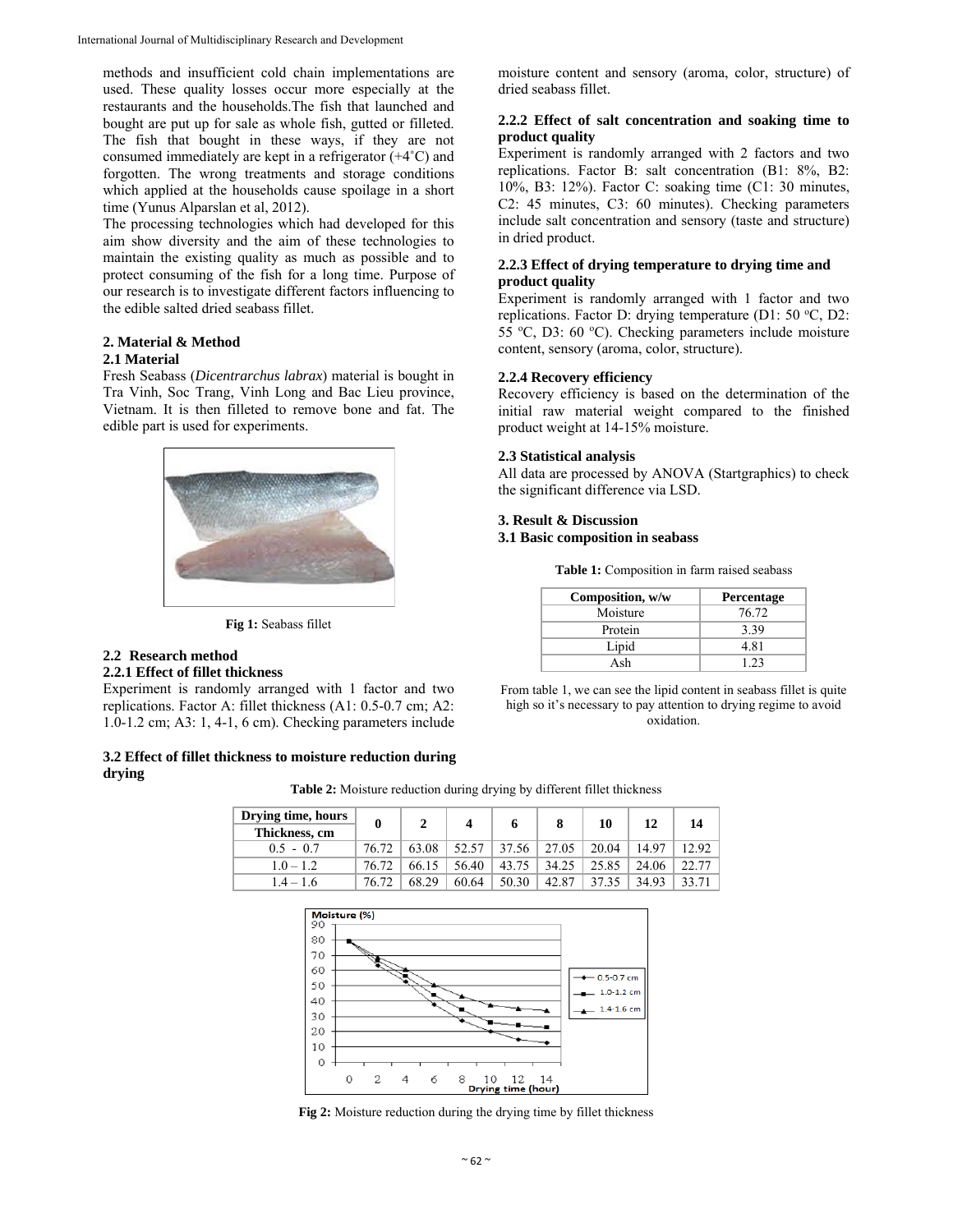| Fillet thickness (cm) | <b>Structure</b> | Aroma           | <b>Color</b>     |
|-----------------------|------------------|-----------------|------------------|
| $0.5 - 0.7$           | 3.9 <sup>a</sup> | $4\,3^a$        | 3.8 <sup>a</sup> |
| $1.0 - 1.2$           | 32 <sup>b</sup>  | 34 <sup>b</sup> | 2.9 <sup>b</sup> |
| $1.4 - 1.6$           | $2.6^{\circ}$    | 22c             | 2 2c             |
| $F = 14.91$           |                  | $P = 0.0000$    |                  |

**Table 3:** Sensory score by fillet thickness

Sample having the thickness 0.5-0.7 cm gives the good structure, aroma compared to other samples so we choose this value for further experiments.

#### **3.3 Effect of salt concentration and soaking time to product quality**

Table 4: Effect of salt concentration and soaking time to salt content in product (g/100g)

|                        |                   | Soaking time (minutes) |                   |
|------------------------|-------------------|------------------------|-------------------|
| Salt concentration (%) | 30                | 45                     | 60                |
| 8                      | 3.90              | 4.53                   | 4.88              |
| 8                      | 3.92              | 4.55                   | 4.90              |
| Average                | 3.91 <sup>a</sup> | 4.54 <sup>c</sup>      | 4.89 <sup>e</sup> |
| 10                     | 4.44              | 4.91                   | 5.15              |
| 10                     | 4.46              | 4.93                   | 5.17              |
| Average                | 4.45 <sup>b</sup> | 4.92 <sup>e</sup>      | 5.16 <sup>g</sup> |
| 12                     | 4.60              | 5.01                   | 5.36              |
| 12                     | 4.62              | 5.03                   | 5.38              |
| Average                | 4.61 <sup>d</sup> | $5.02$ <sup>f</sup>    | 5.37 <sup>h</sup> |
|                        | $F = 1914.50$     | $P = 0.0000$           |                   |



**Fig 3:** Effect of salt concentration and soaking time to salt content in product

|  | Table 5: Effect salt concentration and soaking time to sensory in product |  |  |  |
|--|---------------------------------------------------------------------------|--|--|--|
|  |                                                                           |  |  |  |

| Salt concentration $(\% )$ | Soaking time (minutes) | <b>Taste</b>       | <b>Structure</b>          |
|----------------------------|------------------------|--------------------|---------------------------|
| 8                          | 30                     | $3.4^\circ$        | 3.1 <sup>a</sup>          |
| 8                          | 45                     | 3.6 <sup>c</sup>   | 3.7 <sup>ab</sup>         |
| 8                          | 60                     | 3.5 <sup>c</sup>   | 3.5 <sup>ab</sup>         |
| 10                         | 30                     | 4.5 <sup>d</sup>   | $4.1^{b}$                 |
| 10                         | 45                     | $3.3^{bc}$         | 3.4 <sup>a</sup>          |
| 10                         | 60                     | $3.4^\circ$        | 3.6 <sup>ab</sup>         |
| 12                         | 30                     | 3.1 <sup>abc</sup> | 3.7 <sup>ab</sup>         |
| 12                         | 45                     | 2.4 <sup>a</sup>   | 3.6 <sup>ab</sup>         |
| 12                         | 60                     | 2.6 <sup>ab</sup>  | 3.7 <sup>ab</sup>         |
|                            |                        | $F(Taste) = 5.11$  | F (Structure)<br>$= 1.34$ |

At 10% salt concentration and soaking time 30 minutes, dried product has a pleasant taste and good Structure so we choose this value for further experiments.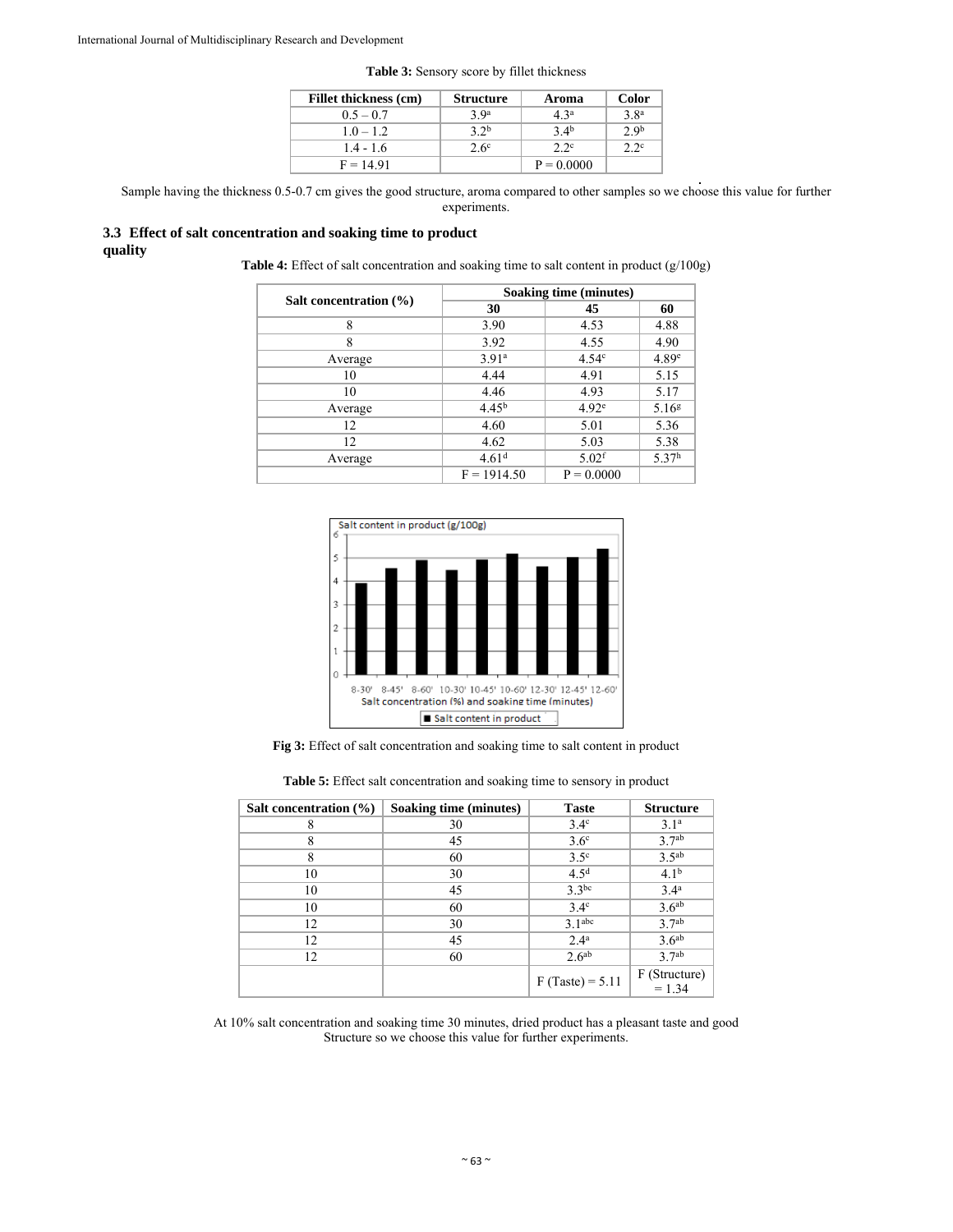#### **3.4 Effect of drying temperature and drying time to product quality**

**Table 6:** Effect of drying temperature and drying time to product moisture  $(\%)$ 

| Drying time (hour)<br>Drying temperature $(°C)$ | 0      |        | 4      | 6     |       | 10    | 12    |
|-------------------------------------------------|--------|--------|--------|-------|-------|-------|-------|
| Control                                         | 375.06 | 151.07 | 83.79  | 54.18 | 41.64 | 34.59 | 30.38 |
| 50                                              | 375.06 | 213.28 | 124.32 | 75.04 | 44.93 | 31.80 | 24.83 |
| 55                                              | 375.06 | 186.20 | 101.73 | 61.11 | 32.28 | 21.65 | 1574  |
| 60                                              | 375.06 | 165.67 | 91.42  | 59.46 | 38.12 | 27.06 | 21.51 |



**Fig 4:** Effect of drying temperature and drying time to product moisture  $(\%)$ 

| Table 7: Sensory score of the dried product by different drying times |  |  |  |  |  |
|-----------------------------------------------------------------------|--|--|--|--|--|
|-----------------------------------------------------------------------|--|--|--|--|--|

| Drying temperature $(^{0}C)$<br>Aroma |                  |                                                                                                                       |  |  |
|---------------------------------------|------------------|-----------------------------------------------------------------------------------------------------------------------|--|--|
| 2.9 <sup>ab</sup>                     | 2.9 <sup>a</sup> | 3.5 <sup>b</sup>                                                                                                      |  |  |
| 4.0 <sup>c</sup>                      | $44^c$           | $42^{\circ}$                                                                                                          |  |  |
| 3,5<br>60                             |                  |                                                                                                                       |  |  |
| 2.4 <sup>a</sup><br>Control           |                  |                                                                                                                       |  |  |
| $F(Aroma) = 17.33$                    |                  |                                                                                                                       |  |  |
| $F$ (Structure) = 9.84                |                  |                                                                                                                       |  |  |
| $F (Color) = 15.11$                   |                  |                                                                                                                       |  |  |
|                                       |                  | <b>Structure</b><br>37 <sup>b</sup><br>2a<br>$P (Aroma) = 0.0000$<br>$P$ (Structure) = 0.0001<br>$P (Color) = 0.0000$ |  |  |

Sample dried at 55 °C shows the best sensory characteristics so we choose this temperature for drying.

## **3.5 Product recovery efficiency**

Table 8: Product recovery efficiency

| No | Raw material weight $(g)$ | Recovery efficiency (%) |       |
|----|---------------------------|-------------------------|-------|
|    | 375                       |                         | 2453  |
|    | 385                       |                         | 24.15 |
|    | 315                       | 80                      | 25.39 |
|    | Average                   | 24.69                   |       |

**Table 9:** Nutrient composition in the instant edible salted dried seabass

| <b>Description</b>         | Percentage $(\% )$ |
|----------------------------|--------------------|
| Moisture                   | $14 - 15$          |
| Protein                    |                    |
| Lipid                      |                    |
| NH <sub>3</sub> , mg/100 g |                    |

From table 9, we see the moisture content in dried seabass fillet is 14-15% suitable for preservation.

#### **4. Conclusion**

Seabass is generally consumed as fresh. The white flesh, mild flavour and low fat content of sea bass are major attributes sought by the consumer. These attributes have made seabass popular and high valued around the world. In Vietnam an increasing in production of this species as an

aquaculture product has raised its importance of keeping it in good quality for long periods of time. In this situation after harvesting, it must be consumed in a short time or if it is not possible it should be conserved in various ways and be protected.